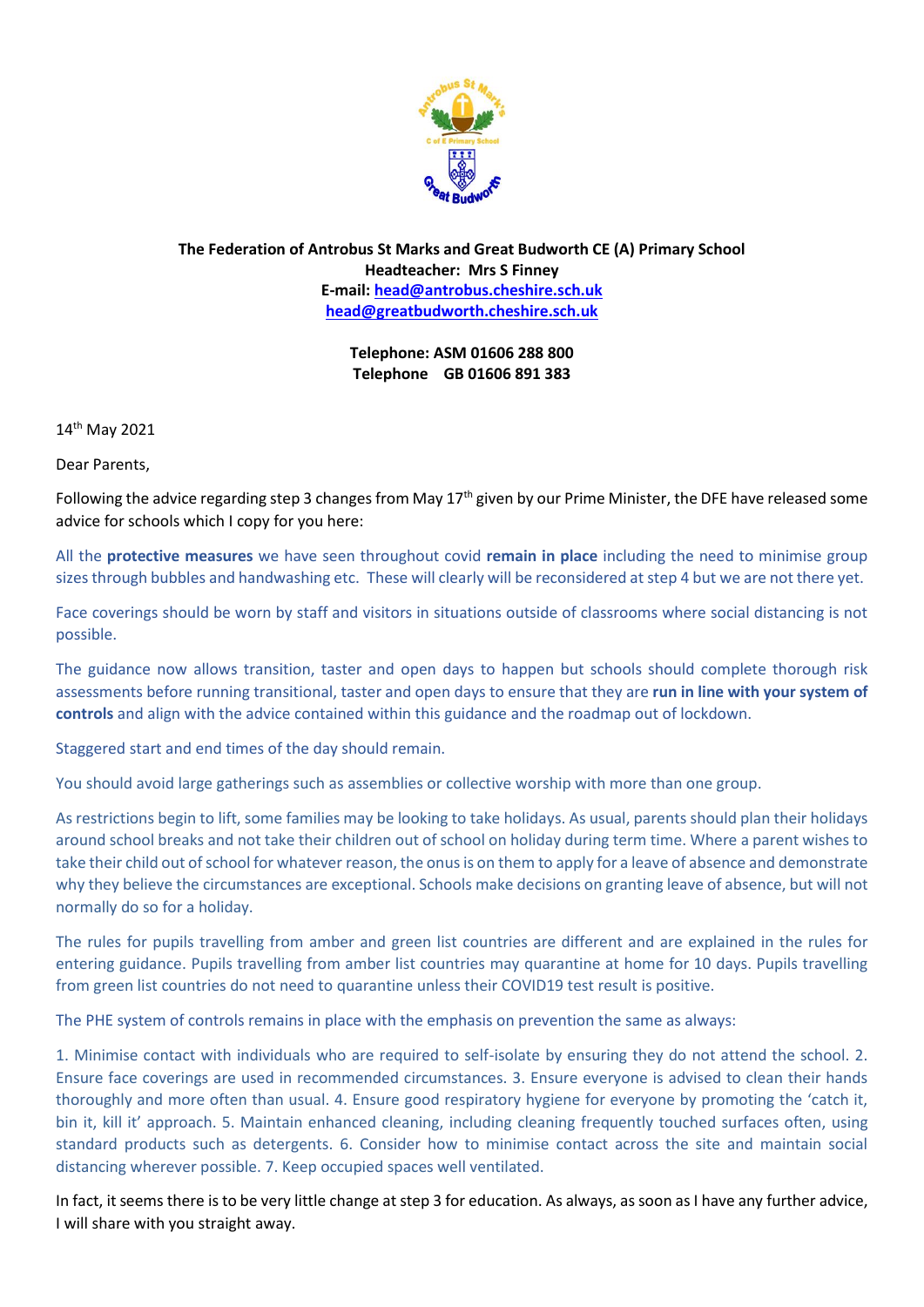

# **Stars w/c 26.4.21 ASM**

Ben - pen pass

Stevie - Science

Times tables - Stevie, Jacob, Daisy

Freya L - contributions in class discussions

Leo - poem

Thomas C for his retelling of the Goldilocks story

# **Stars w/c 26.4.21 GB**

Alex- contributions in all class discussions

Stanley- superb work in all lessons

### **Stars w/c 3.5.2021 GB**

Tiger-Lily maths and literacy good work

Ella- good concentration

Sam – for perseverance

Orla and Freddie – for being helpful in class

# **Stars w/c 3.5.21 ASM**

Emilia - acting

Tommy and Thomas -writing

Ava- mature attitude to learning

Rebecca and Chloe- great librarians

Stevie - Science

# **Stars w/c 10.5.2021 ASM**

Freddie B - for great handwriting

Jenson - helping with ICT

Alex - Science

Stevie – pen pass

Matthew - Science

Sam - 100% effort with everything

#### **Stars w/c 10.5.21 GB**

Libby - enthusiasm and increased confidence with Ukulele

Josh - Maths